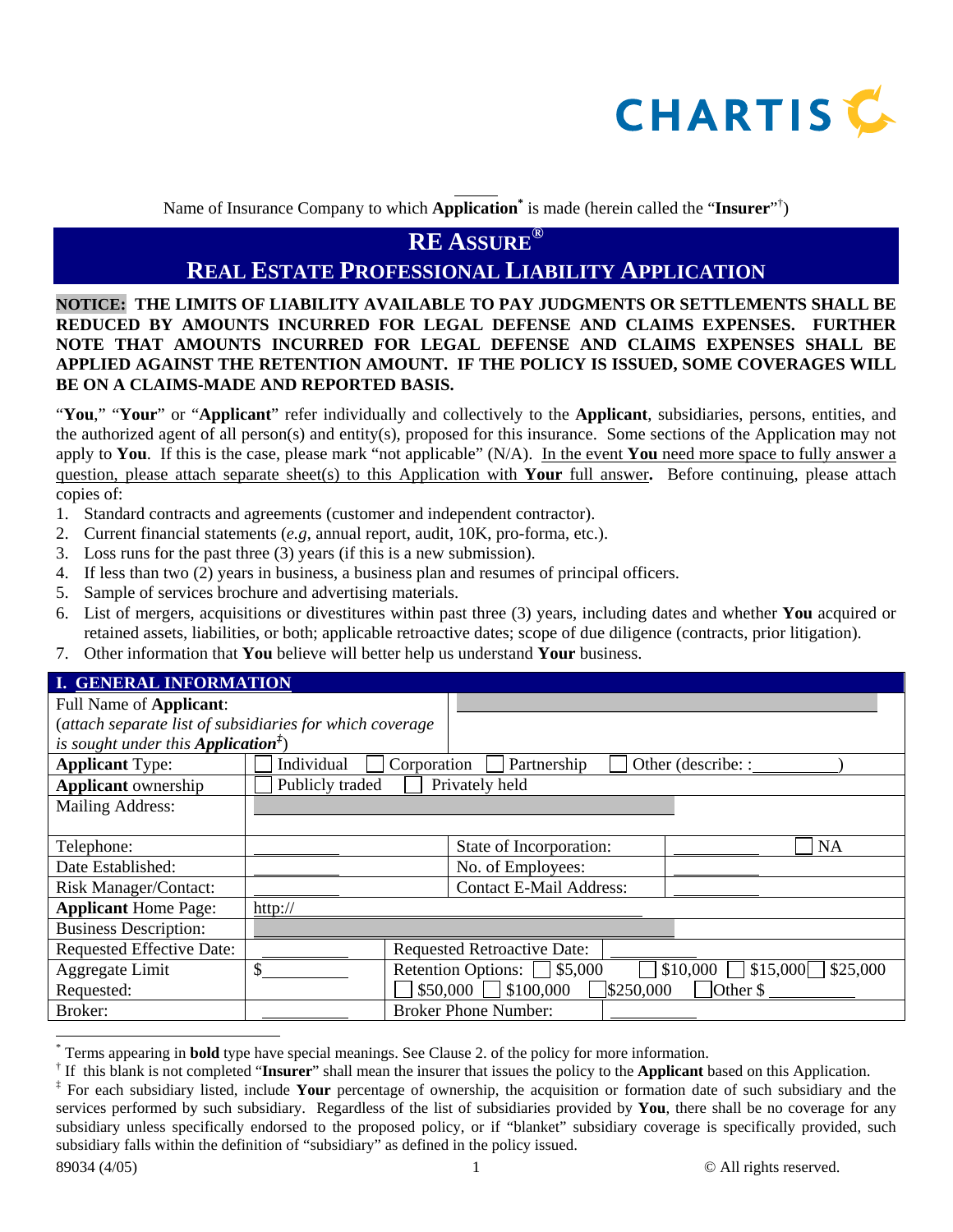| <b>II. REVENUE INFORMATIONS</b>                                                                                                                                                                    |                                       |  |                               |  |                                  |  |  |
|----------------------------------------------------------------------------------------------------------------------------------------------------------------------------------------------------|---------------------------------------|--|-------------------------------|--|----------------------------------|--|--|
| (Fiscal year basis)                                                                                                                                                                                | <b>Prior Year</b>                     |  | <b>Current Year</b>           |  | <b>Projected Next Year</b>       |  |  |
| <b>Total U.S. Revenue</b>                                                                                                                                                                          | \$                                    |  | \$                            |  | \$                               |  |  |
| <b>Total Non-U.S. Revenue</b>                                                                                                                                                                      | \$                                    |  | \$                            |  | \$                               |  |  |
| <b>Net Income</b>                                                                                                                                                                                  | \$                                    |  | \$                            |  | \$                               |  |  |
| <b>Current Assets</b>                                                                                                                                                                              | \$                                    |  | \$                            |  | \$                               |  |  |
| <b>Current Liabilities</b>                                                                                                                                                                         | \$                                    |  | \$                            |  | \$                               |  |  |
| <b>Total Assets</b>                                                                                                                                                                                | \$                                    |  | \$                            |  | \$                               |  |  |
| <b>Total Debt</b>                                                                                                                                                                                  | \$                                    |  | \$                            |  | \$                               |  |  |
| <b>CONTRACT REVENUE INFORMATION</b>                                                                                                                                                                |                                       |  |                               |  |                                  |  |  |
| List Your five $(5)$ largest contracts during the last three $(3)$ years:                                                                                                                          |                                       |  |                               |  |                                  |  |  |
| Customer:                                                                                                                                                                                          | <i>Revenue:</i> $(\$)$                |  | % of Total Revenue            |  | <b>Services Provided:</b>        |  |  |
|                                                                                                                                                                                                    | \$                                    |  | %                             |  |                                  |  |  |
|                                                                                                                                                                                                    | \$                                    |  | %                             |  |                                  |  |  |
|                                                                                                                                                                                                    | \$                                    |  | %                             |  |                                  |  |  |
|                                                                                                                                                                                                    | \$                                    |  | $\%$                          |  |                                  |  |  |
|                                                                                                                                                                                                    | \$                                    |  | $\%$                          |  |                                  |  |  |
| <b>CLIENT REVENUE INFORMATION</b>                                                                                                                                                                  |                                       |  |                               |  |                                  |  |  |
| Provide the percentage of the Applicant's services rendered to each category based on client's revenue:<br><b>Percentage of Services:</b>                                                          |                                       |  |                               |  |                                  |  |  |
| $\%$                                                                                                                                                                                               | <b>Client Revenue:</b><br>Individuals |  |                               |  |                                  |  |  |
| $\%$                                                                                                                                                                                               |                                       |  | Less than \$50 million        |  |                                  |  |  |
| $\%$                                                                                                                                                                                               |                                       |  | \$50 million to \$500 million |  |                                  |  |  |
| $\%$                                                                                                                                                                                               |                                       |  |                               |  |                                  |  |  |
| Greater than \$500 million<br>100%                                                                                                                                                                 |                                       |  |                               |  |                                  |  |  |
| PROFESSIONAL SERVICE ALLOCATION<br>Select the business activity(ies) You perform. Also, estimate Your total annual projected worldwide revenue for the next<br>fiscal year for such activity(ies): |                                       |  |                               |  |                                  |  |  |
| <b>Professional Service</b>                                                                                                                                                                        |                                       |  |                               |  | <b>Projected Annual Revenues</b> |  |  |
| <b>Property Manager</b>                                                                                                                                                                            |                                       |  |                               |  |                                  |  |  |
| Commercial Real Estate Agent & Broker                                                                                                                                                              |                                       |  |                               |  |                                  |  |  |
| Residential Real Estate Agent & Broker                                                                                                                                                             |                                       |  |                               |  |                                  |  |  |
| <b>Additional Sources of Revenue</b>                                                                                                                                                               |                                       |  |                               |  |                                  |  |  |
| Other professional services, please describe:                                                                                                                                                      |                                       |  |                               |  | \$                               |  |  |
| Other, please describe:                                                                                                                                                                            |                                       |  |                               |  | \$                               |  |  |
| <b>TOTAL:</b>                                                                                                                                                                                      |                                       |  |                               |  | \$                               |  |  |
| III. CONTRACTS AND LICENSING AGREEMENTS                                                                                                                                                            |                                       |  |                               |  |                                  |  |  |
| 1. Do You require professional services contracts with all customers?<br>Yes<br>N <sub>0</sub>                                                                                                     |                                       |  |                               |  |                                  |  |  |
| What percentage of Your client contracts are in writing?                                                                                                                                           |                                       |  |                               |  | $< 65\%$<br>65-90%<br>$>90\%$    |  |  |
| 2. Do Your standard professional services contracts contain the following provisions? (check if "yes" to all that apply)                                                                           |                                       |  |                               |  |                                  |  |  |
| <b>Conditions of Service Acceptance</b><br>Guarantees regarding Your work                                                                                                                          |                                       |  |                               |  |                                  |  |  |
| <b>Exclusion of Consequential Damages</b>                                                                                                                                                          |                                       |  |                               |  |                                  |  |  |
| Force Majeure Clause<br>Project Phases or Milestones, including Testing<br><b>Warranty Disclaimers</b>                                                                                             |                                       |  |                               |  |                                  |  |  |
| <b>Hold Harmless Clause</b><br><b>Indemnification Clause</b>                                                                                                                                       |                                       |  |                               |  |                                  |  |  |
| Limitation of Liability:<br>Monetary cap on liability<br>other (describe:                                                                                                                          |                                       |  |                               |  |                                  |  |  |
|                                                                                                                                                                                                    |                                       |  |                               |  |                                  |  |  |
| 3. Do You employ a contract administrator or equivalent position?<br>Yes<br><b>No</b>                                                                                                              |                                       |  |                               |  |                                  |  |  |

89034 (4/05) 2 © All rights reserved. § Include the revenue information of any subsidiary for which coverage is sought under this **Application**.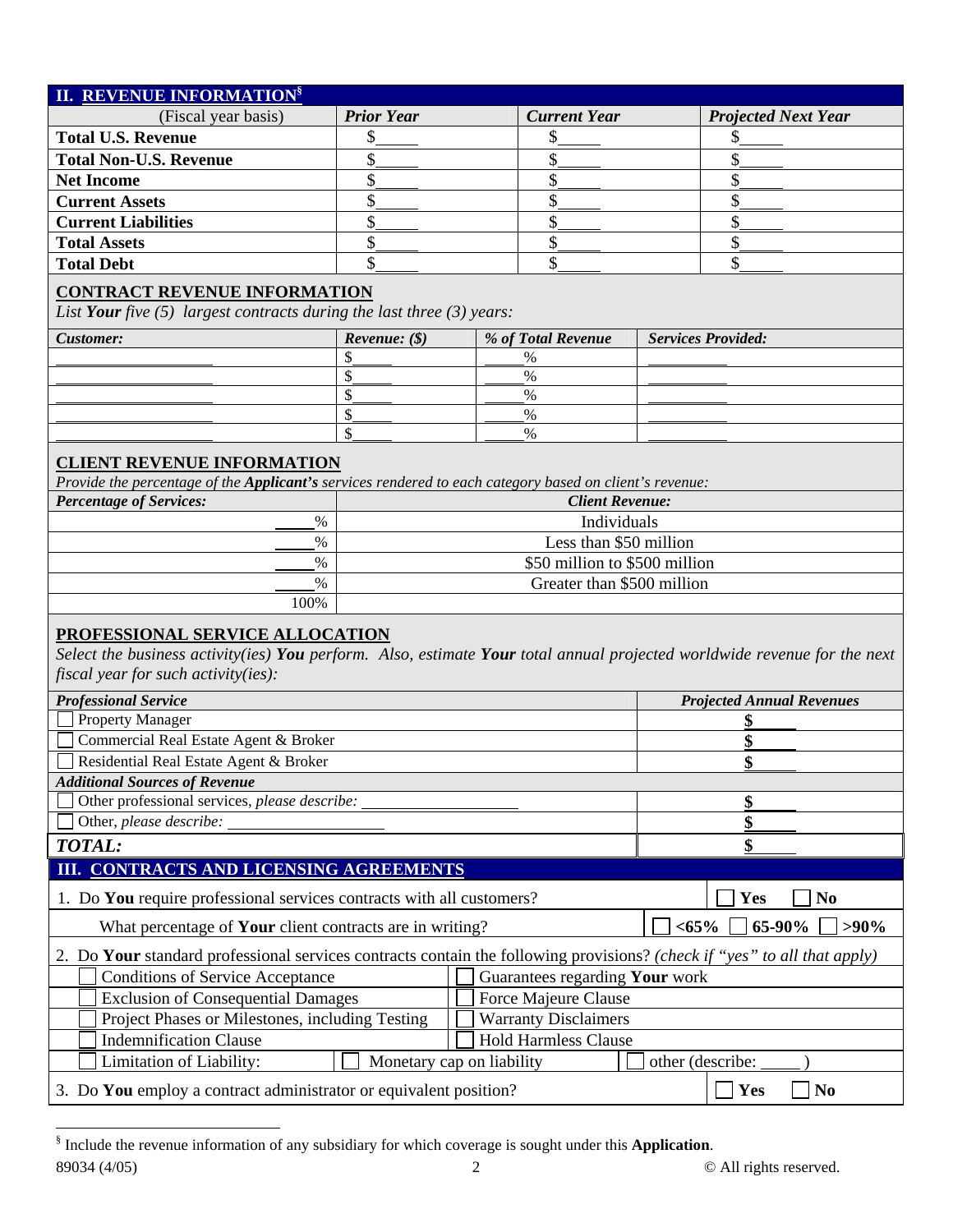| 4. Are all modifications to Your standard professional service contracts made in writing?                                                                                                                                                                                                                                                                     | Yes<br>N <sub>0</sub>            |  |  |  |  |
|---------------------------------------------------------------------------------------------------------------------------------------------------------------------------------------------------------------------------------------------------------------------------------------------------------------------------------------------------------------|----------------------------------|--|--|--|--|
| 5. Does legal counsel approve any deviations to <b>Your</b> professional service contracts?                                                                                                                                                                                                                                                                   | Yes<br>N <sub>0</sub>            |  |  |  |  |
| 6. How many attorneys do You employ? (Would you like coverage for your attorneys?                                                                                                                                                                                                                                                                             |                                  |  |  |  |  |
| IV. SUBCONTRACTOR MANAGEMENT                                                                                                                                                                                                                                                                                                                                  |                                  |  |  |  |  |
| 1. What percentage of Your services are provided by: Independent Contractors _____ %                                                                                                                                                                                                                                                                          | Temporary Workers _____%         |  |  |  |  |
| 2. Do You utilize a standard contract for all work performed by independent contractors?<br>$Yes \Box No$<br><b>NA</b><br>If Yes, attach a copy of Your standard contract.                                                                                                                                                                                    |                                  |  |  |  |  |
| 3. What percentage of independent contractors have written contracts with You?<br>65-90%<br>$<$ 65%<br>$>90\%$                                                                                                                                                                                                                                                |                                  |  |  |  |  |
| 4. Do You require independent contractors to provide proof of: (check all that apply)<br>Errors & Omissions insurance<br>Commercial General Liability insurance<br>Other (describe:                                                                                                                                                                           |                                  |  |  |  |  |
| V. CLIENT FUNDS                                                                                                                                                                                                                                                                                                                                               |                                  |  |  |  |  |
| Do You handle the collection of any funds on behalf of clients or others (i.e., rent collection,<br>deposits, etc.)?                                                                                                                                                                                                                                          | Yes<br>N <sub>0</sub>            |  |  |  |  |
| VI. HISTORICAL INFORMATION                                                                                                                                                                                                                                                                                                                                    |                                  |  |  |  |  |
| 1. Have You, or any director, officer, partner, or employee providing services on Your<br>behalf ever been subject to disciplinary proceeding arising out of professional activities?                                                                                                                                                                         | Yes<br>N <sub>0</sub><br>$\perp$ |  |  |  |  |
|                                                                                                                                                                                                                                                                                                                                                               |                                  |  |  |  |  |
| 2. Are You aware of any actual or alleged fact, circumstance, situation, error or omission,<br>or issue which might give rise to a claim against You under the proposed policy?                                                                                                                                                                               | Yes<br>N <sub>0</sub>            |  |  |  |  |
| If "yes," explain:                                                                                                                                                                                                                                                                                                                                            |                                  |  |  |  |  |
| Yes<br>N <sub>0</sub><br>3. Has any insurance carrier ever cancelled or non-renewed a policy that provided the same<br>or similar coverage as the proposed policy? (MISSOURI APPLICANTS NEED NOT<br><b>REPLY)</b>                                                                                                                                             |                                  |  |  |  |  |
| If "yes," explain:                                                                                                                                                                                                                                                                                                                                            |                                  |  |  |  |  |
| Has any claim, demand, lawsuit, arbitration, litigation, bankruptcy, administrative<br>4.<br>proceeding or regulatory proceeding been made or initiated against You, that might have<br>given rise to a <b>claim</b> under the proposed policy if the same or similar insurance coverage<br>was in force?                                                     | Yes<br>N <sub>0</sub>            |  |  |  |  |
| If "yes," explain:                                                                                                                                                                                                                                                                                                                                            |                                  |  |  |  |  |
| 5. Has there been or is there now pending any litigation or claim against or civil, criminal,<br>administrative or regulatory action or proceeding of the <b>Applicant</b> or any person or<br>entity proposed for insurance?                                                                                                                                 | $\mathbf{Yes}$<br><b>No</b>      |  |  |  |  |
| If "yes," explain:                                                                                                                                                                                                                                                                                                                                            |                                  |  |  |  |  |
| First date of continuous Claims-Made coverage:<br>6.                                                                                                                                                                                                                                                                                                          |                                  |  |  |  |  |
| Do You currently have or have You had, over the past five (5) years, any policy<br>7.<br>providing coverage for errors & omissions liability or professional services liability?                                                                                                                                                                              | Yes<br>N <sub>0</sub>            |  |  |  |  |
| If "yes," attach a separate document which lists for each policy: (a) insurer's name; (b) the policy period; (c) the<br>policy limits; (d) the retention; and (e) the retroactive date.                                                                                                                                                                       |                                  |  |  |  |  |
| Have You reported any occurrences, claims or losses to any insurer in the past five years<br>8.<br>that provided the same or similar insurance to the proposed insurance?                                                                                                                                                                                     | Yes<br>N <sub>0</sub>            |  |  |  |  |
| If "yes," please attach a separate document with respect to each such occurrences, claim or loss providing: (a) a<br>description; (b) the name of the insurer and policy; (c) the amount of damage, expenses or other loss suffered as a<br>result of occurrences, claim or loss; (d) and the amount paid by the insurer to whom notice was provided (if any) |                                  |  |  |  |  |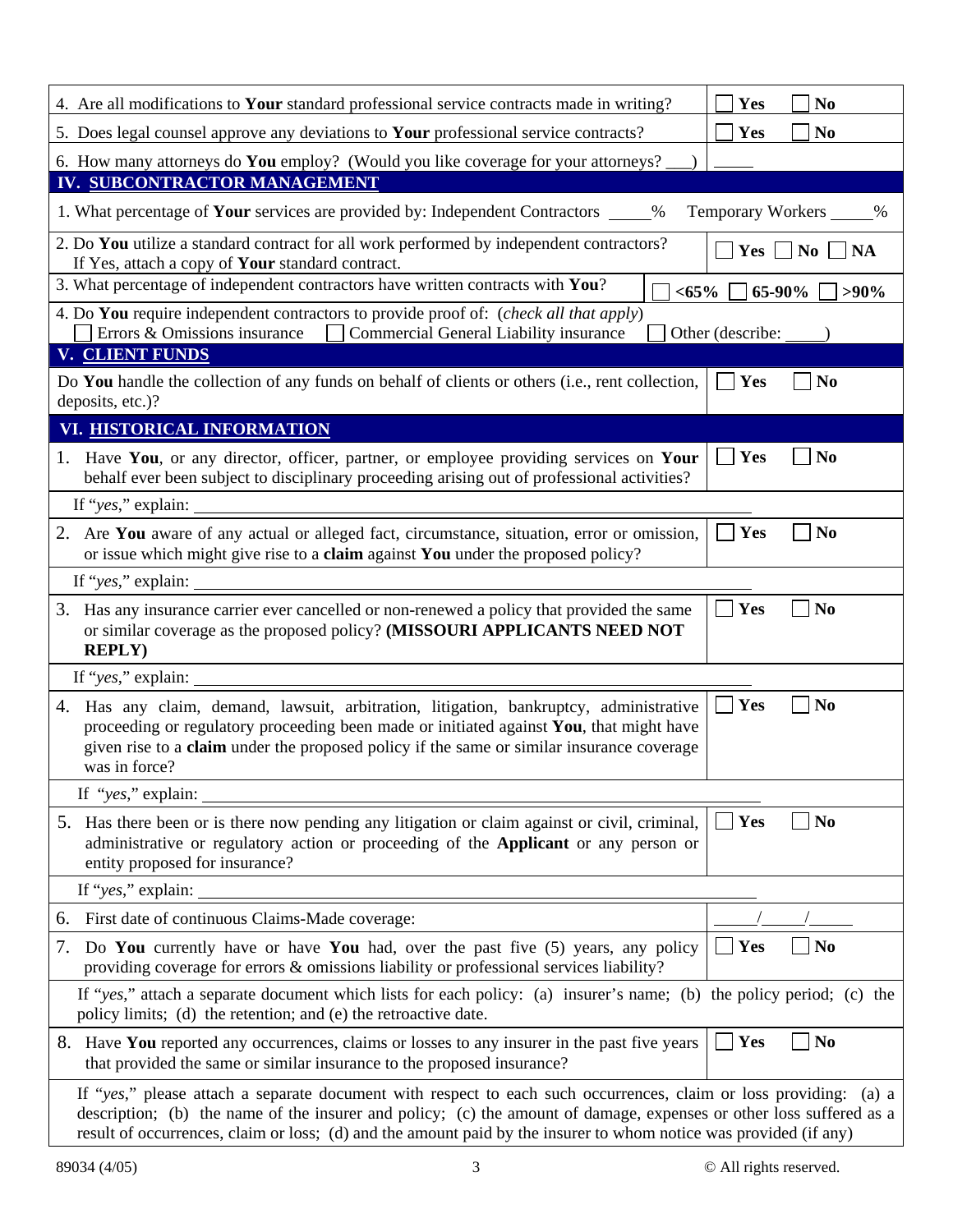### **VII. ADDITIONAL DOCUMENTS AND INFORMATION INCORPORATED BY REFERENCE**

ALL WRITTEN STATEMENTS, MATERIALS OR DOCUMENTS FURNISHED TO THE INSURER IN CONJUNCTION WITH THIS APPLICATION, REGARDLESS OF WHETHER SUCH DOCUMENTS ARE ATTACHED TO THE POLICY, ARE HEREBY INCORPORATED BY REFERENCE INTO THIS APPLICATION AND MADE A PART HEREOF, INCLUDING WITHOUT LIMITATION ANY SUPPLEMENTAL APPLICATIONS OR QUESTIONNAIRES.

#### **VIII. LEGAL NOTICE AND SIGNATURES**

#### **BEFORE YOU SIGN THIS APPLICATION, READ THESE NOTICES CAREFULLY AND DISCUSS WITH YOUR BROKER IF YOU HAVE ANY QUESTIONS.**

FOR THE PURPOSES OF THIS APPLICATION, THE UNDERSIGNED DULY AUTHORIZED REPRESENTATIVE OF ALL PERSON(S) OR ENTITIES PROPOSED FOR THIS INSURANCE DECLARES THAT, TO THE BEST OF HER/HER KNOWLEDGE AND BELIEF, AFTER REASONABLE INQUIRY, THE STATEMENTS IN THIS APPLICATION, AND IN ANY ATTACHMENTS, ARE TRUE AND COMPLETE

THE UNDERSIGNED DULY AUTHORIZED REPRESENTATIVE AGREES THAT IF THE STATEMENTS AND INFORMATION SUPPLIED ON THIS APPLICATION OR INCORPORATED BY REFERENCE CHANGES BETWEEN THE DATE OF THIS APPLICATION AND THE EFFECTIVE DATE OF THE INSURANCE, HE/SHE (UNDERSIGNED) WILL, IN ORDER FOR THE INFORMATION TO BE ACCURATE ON THE EFFECTIVE DATE OF THE INSURANCE, IMMEDIATELY NOTIFY THE INSURER OF SUCH CHANGES, AND THE INSURER MAY WITHDRAW OR MODIFY ANY OUTSTANDING QUOTATIONS AND/OR AUTHORIZATIONS OR AGREEMENTS TO BIND THE INSURANCE.

SIGNING OF THIS APPLICATION DOES NOT BIND THE **APPLICANT** OR THE INSURER TO COMPLETE THE INSURANCE, BUT IT IS AGREED THAT THIS APPLICATION AND ANY INFORMATION INCORPORATED BY REFERENCE HERETO, SHALL BE THE BASIS OF THE CONTRACT SHOULD A POLICY BE ISSUED, AND IS INCORPORATED INTO AND IS PART OF THE POLICY.

SHOULD INSURER ISSUE A POLICY, **APPLICANT** AGREES THAT SUCH POLICY IS ISSUED IN RELIANCE UPON THE TRUTH OF THE STATEMENTS AND REPRESENTATIONS IN THIS APPLICATION OR INCORPORATED BY REFERENCE HEREIN. ANY MISREPRESENTATION, OMISSION, CONCEALMENT OR INCORRECT STATEMENT OF A MATERIAL FACT, IN THIS APPLICATION, INCORPORATED BY REFERENCE OR OTHERWISE, SHALL BE GROUNDS FOR THE RESCISSION OF ANY POLICY ISSUED.

**NOTICE TO APPLICANTS:** ANY PERSON WHO KNOWINGLY AND WITH INTENT TO DEFRAUD ANY INSURANCE COMPANY OR OTHER PERSON FILES AN APPLICATION FOR INSURANCE OR STATEMENT OF CLAIM CONTAINING ANY MATERIALLY FALSE INFORMATION OR, CONCEALS, FOR THE PURPOSE OF MISLEADING, INFORMATION CONCERNING ANY FACT MATERIAL THERETO, COMMITS A FRAUDULENT ACT, WHICH IS A CRIME AND MAY SUBJECT SUCH PERSON TO CRIMINAL AND CIVIL PENALTIES.

#### **STATE FRAUD DISCLOSURES:**

**NOTICE TO ARKANSAS, NEW MEXICO AND WEST VIRGINIA APPLICANTS:** ANY PERSON WHO KNOWINGLY PRESENTS A FALSE OR FRAUDULENT CLAIM FOR PAYMENT OF A LOSS OR BENEFIT, OR KNOWINGLY PRESENTS FALSE INFORMATION IN AN APPLICATION FOR INSURANCE IS GUILTY OF A CRIME AND MAY BE SUBJECT TO FINES AND CONFINEMENT IN PRISON.

**NOTICE TO COLORADO APPLICANTS**: IT IS UNLAWFUL TO KNOWINGLY PROVIDE FALSE, INCOMPLETE, OR MISLEADING FACTS OR INFORMATION TO AN INSURANCE COMPANY FOR THE PURPOSE OF DEFRAUDING OR ATTEMPTING TO DEFRAUD THE COMPANY. PENALTIES MAY INCLUDE IMPRISONMENT, FINES, DENIAL OF INSURANCE, AND CIVIL DAMAGES. ANY INSURANCE COMPANY OR AGENT OF AN INSURANCE COMPANY WHO KNOWINGLY PROVIDES FALSE, INCOMPLETE, OR MISLEADING FACTS OR INFORMATION TO A POLICYHOLDER OR CLAIMANT FOR THE PURPOSE OF DEFRAUDING OR ATTEMPTING TO DEFRAUD THE POLICYHOLDER OR CLAIMANT WITH REGARD TO A SETTLEMENT OR AWARD PAYABLE FROM INSURANCE PROCEEDS SHALL BE REPORTED TO THE COLORADO DIVISION OF INSURANCE WITHIN THE DEPARTMENT OF REGULATORY AUTHORITIES.

**NOTICE TO DISTRICT OF COLUMBIA APPLICANTS:** WARNING: IT IS A CRIME TO PROVIDE FALSE OR MISLEADING INFORMATION TO AN INSURER FOR THE PURPOSE OF DEFRAUDING THE INSURER OR ANY OTHER PERSON. PENALTIES INCLUDE IMPRISONMENT AND/OR FINES. IN ADDITION, AN INSURER MAY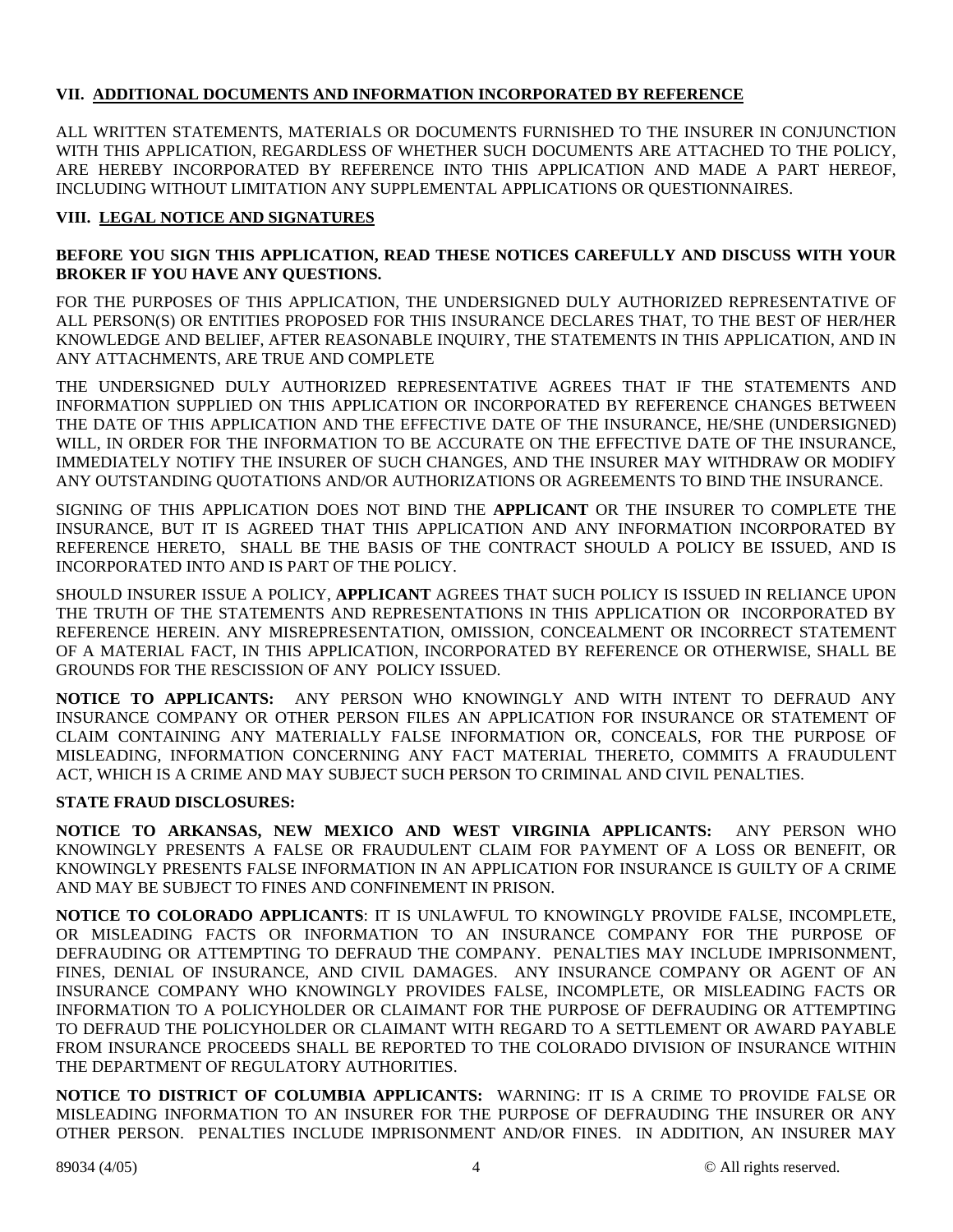DENY INSURANCE BENEFITS IF FALSE INFORMATION MATERIALLY RELATED TO A CLAIM WAS PROVIDED BY THE APPLICANT.

**NOTICE TO FLORIDA APPLICANTS**: ANY PERSON WHO KNOWINGLY AND WITH INTENT TO INJURE, DEFRAUD, OR DECEIVE ANY INSURER FILES A STATEMENT OF CLAIM OR AN APPLICATION CONTAINING ANY FALSE, INCOMPLETE OR MISLEADING INFORMATION IS GUILTY OF A FELONY IN THE THIRD DEGREE.

**NOTICE TO KENTUCKY APPLICANTS:** ANY PERSON WHO KNOWINGLY AND WITH INTENT TO DEFRAUD ANY INSURANCE COMPANY OR OTHER PERSON FILES AN APPLICATION FOR INSURANCE CONTAINING ANY MATERIALLY FALSE INFORMATION, OR CONCEALS FOR THE PURPOSE OF MISLEADING, INFORMATION CONCERNING ANY FACT MATERIAL THERETO, COMMITS A FRAUDULENT INSURANCE ACT, WHICH IS A CRIME.

**NOTICE TO LOUISIANA APPLICANTS:** ANY PERSON WHO KNOWINGLY PRESENTS A FALSE OR FRAUDULENT CLAIM FOR PAYMENT OF A LOSS OR BENEFIT OR KNOWINGLY PRESENTS FALSE INFORMATION IN AN APPLICATION FOR INSURANCE IS GUILTY OF A CRIME AND MAY BE SUBJECT TO FINES AND CONFINEMENT IN PRISON.

**NOTICE TO MAINE APPLICANTS:** IT IS A CRIME TO KNOWINGLY PROVIDE FALSE, INCOMPLETE OR MISLEADING INFORMATION TO AN INSURANCE COMPANY FOR THE PURPOSE OF DEFRAUDING THE COMPANY. PENALTIES MAY INCLUDE IMPRISONMENT, FINES OR A DENIAL OF INSURANCE BENEFITS.

**NOTICE TO MARYLAND APPLICANTS:** ANY PERSON WHO KNOWINGLY AND WILLFULLY PRESENTS A FALSE OR FRAUDULENT CLAIM FOR PAYMENT OF A LOSS OR BENEFIT OR WHO KNOWINGLY AND WILLFULLY PRESENTS FALSE INFORMATION IN AN APPLICATION FOR INSURANCE IS GUILTY OF A CRIME AND MAY BE SUBJECT TO FINES AND CONFINEMENT IN PRISON.

**NOTICE TO MINNESOTA APPLICANTS:** A PERSON WHO FILES A CLAIM WITH INTENT TO DEFRAUD OR HELPS COMMIT A FRAUD AGAINST AN INSURER IS GUILTY OF A CRIME.

**NOTICE TO NEW JERSEY APPLICANTS**: ANY PERSON WHO INCLUDES ANY FALSE OR MISLEADING INFORMATION ON AN APPLICATION FOR AN INSURANCE POLICY IS SUBJECT TO CRIMINAL AND CIVIL PENALTIES.

**NOTICE TO NEW YORK APPLICANTS**: ANY PERSON WHO KNOWINGLY AND WITH INTENT TO DEFRAUD ANY INSURANCE COMPANY OR OTHER PERSON FILES AN APPLICATION FOR INSURANCE OR STATEMENT OF CLAIM CONTAINING ANY MATERIALLY FALSE INFORMATION, OR CONCEALS FOR THE PURPOSE OF MISLEADING, INFORMATION CONCERNING ANY FACT MATERIAL THERETO, COMMITS A FRAUDULENT INSURANCE ACT, WHICH IS A CRIME, AND SHALL ALSO BE SUBJECT TO A CIVIL PENALTY NOT TO EXCEED FIVE THOUSAND DOLLARS AND THE STATED VALUE OF THE CLAIM FOR EACH SUCH VIOLATION.

**NOTICE TO OHIO APPLICANTS**: ANY PERSON WHO, WITH INTENT TO DEFRAUD OR KNOWING THAT HE IS FACILITATING A FRAUD AGAINST AN INSURER, SUBMITS AN APPLICATION OR FILES A CLAIM CONTAINING A FALSE OR DECEPTIVE STATEMENT IS GUILTY OF INSURANCE FRAUD.

**NOTICE TO OKLAHOMA APPLICANTS:** WARNING: ANY PERSON WHO KNOWINGLY, AND WITH INTENT TO INJURE, DEFRAUD OR DECEIVE ANY INSURER, MAKES ANY CLAIM FOR THE PROCEEDS OF AN INSURANCE POLICY CONTAINING ANY FALSE, INCOMPLETE OR MISLEADING INFORMATION IS GUILTY OF A FELONY (365:15-1-10, 36 §3613.1).

**NOTICE TO OREGON APPLICANTS**: ANY PERSON WHO KNOWINGLY AND WITH INTENT TO DEFRAUD ANY INSURANCE COMPANY OR OTHER PERSON FILES AN APPLICATION FOR INSURANCE OR STATEMENT OF CLAIM CONTAINING ANY MATERIALLY FALSE INFORMATION OR, CONCEALS, FOR THE PURPOSE OF MISLEADING, INFORMATION CONCERNING ANY FACT MATERIAL THERETO, COMMITS A FRAUDULENT ACT, WHICH MAY BE A CRIME AND MAY SUBJECT SUCH PERSON TO CRIMINAL AND CIVIL PENALTIES.

**NOTICE TO PENNSYLVANIA APPLICANTS**: ANY PERSON WHO KNOWINGLY AND WITH INTENT TO DEFRAUD ANY INSURANCE COMPANY OR OTHER PERSON FILES AN APPLICATION FOR INSURANCE OR STATEMENT OF CLAIM CONTAINING ANY MATERIALLY FALSE INFORMATION OR CONCEALS FOR THE PURPOSE OF MISLEADING, INFORMATION CONCERNING ANY FACT MATERIAL THERETO COMMITS A FRAUDULENT INSURANCE ACT, WHICH IS A CRIME AND SUBJECTS SUCH PERSON TO CRIMINAL AND CIVIL PENALTIES.